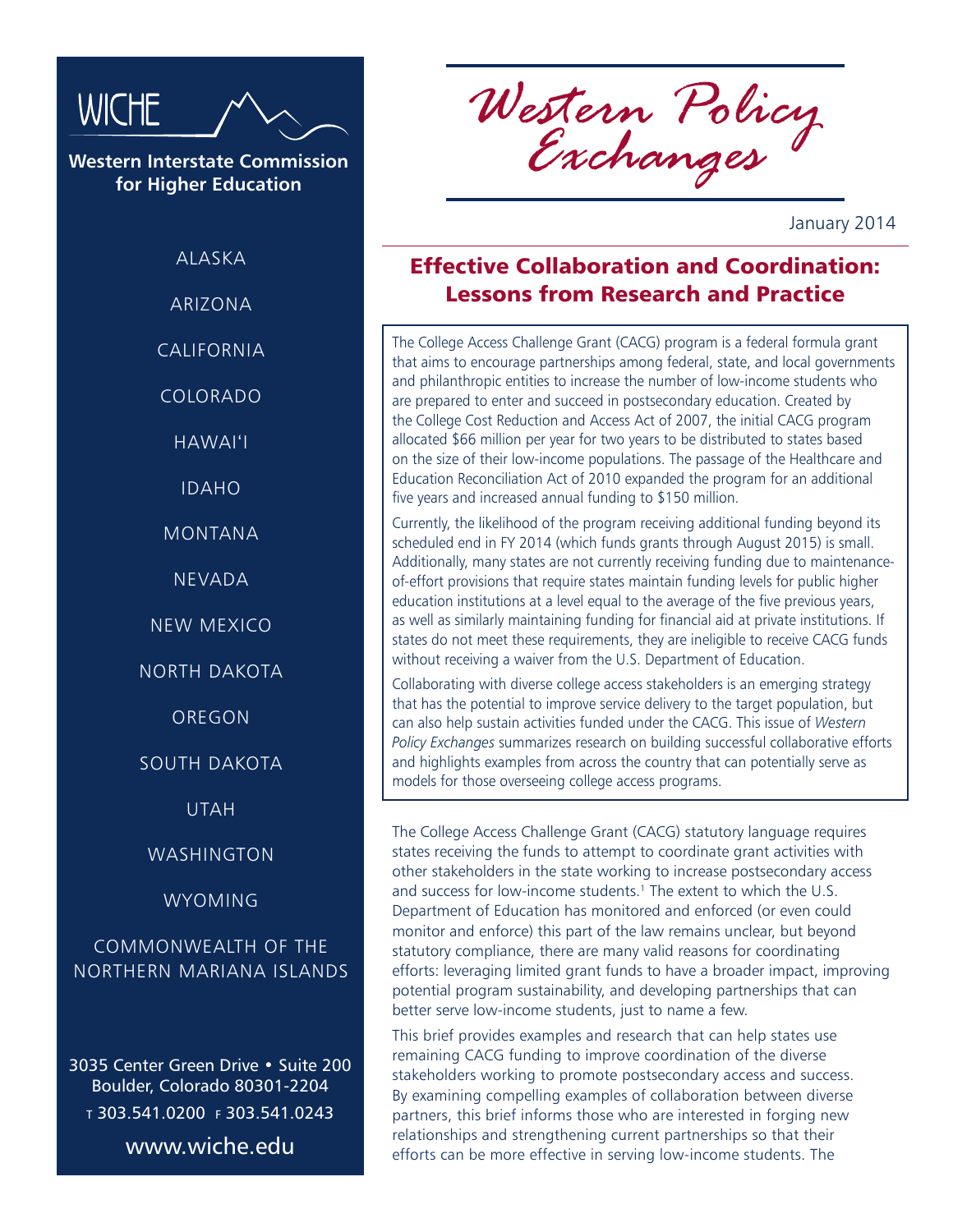*Western Policy Exchanges*

brief begins with a look at general research on the coordinated delivery of public services to identify some of the common characteristics of highly effective collaborations. Then it focuses on examples relevant to those working to increase access and success for lowincome students. Included are examples from a CACGfunded consortium to increase degree attainment by adults in Georgia, as well as from two non-CACG initiatives: a citywide effort to increase degree attainment in Louisville by 2020; and a healthcare collaborative designed to meet workforce needs in the Cincinnati area.

With future funding for CACG programs uncertain (due both to maintenance-of-effort requirements and the anticipated end of federal funding in FY 2014), improving coordination with other entities is a strategy for leveraging funds and building program sustainability.<sup>2</sup> Whether or not the grant continues, the federal government, states, cities, foundations, community- and faith-based organizations, workforce agencies, the private sector, and others will undoubtedly continue to work toward increasing postsecondary access and success. The need to develop and implement effective mechanisms to coordinate programs and policy will remain.

## **Research on Coordination and Collaboration**

Recently, there has been significant research into coordination and collaboration under the "collective impact" banner. As a concept, it involves broad collaborative efforts to address significant social challenges. Research identifies a wide range of examples where such cooperation has helped address problems in education, environmental degradation, economic development, and community health.<sup>3</sup> Researchers from Stanford University looking at successful examples of collective impact have identified five necessary commonalities:

- A common agenda: Participating entities must share a common view of the problem and the steps necessary to solve it.
- **Shared metrics:** Related to the common agenda, effective collaborative efforts must have a common method of measuring and evaluating progress.
- **Mutually reinforcing activities:** The different entities in a collective effort should undertake complementary activities playing to their own strengths, while taking care to avoid redundant or competitive efforts.
- **F** Continuous communication: All those participating in collective efforts must develop trust and appreciation for the others involved. Effective initiatives require frequent, regular, formal interaction, as well as the informal communications between partners.
- **Backbone support organizations: Effective** collective efforts require an organizing entity to undertake the work necessary to provide facilitation and cooperative planning among all partners. This entity serves as the hub that manages the flow of information, including measurement data, between partners.4

In addition to these commonalities, researchers find that there are three crucial precursors to successful collective impact efforts: garnering the support of highly influential champions, securing financial resources necessary for two to three years of operation, and developing an argument that urgent change is needed.5

This research also suggests a progressive, three-stage approach to developing collaborative efforts across many partners: initiating, organizing, and sustaining.<sup>6</sup> During the initiation phase, research suggests focusing on making an argument for why the change sought is important. During the second phase, partners must unite around the shared goals and metrics. The final phase emphasizes undertaking sustainable actions and setting up processes to track progress towards the ultimate goals of the effort.

This is a straightforward model and provides a reasonable framework for developing collaborative approaches to difficult problems. The researchers suggest discrete steps for each of the five commonalities. For the common measures of success, for example, they suggest identifying and gathering baseline data as part of the initiation step; developing common metrics in the organization phase; and collecting the data and providing progress reports during the sustaining phase.<sup>7</sup>

Other research has taken note of the rise in networks as a common means for governments to deliver public services in recent years. While these networks can take many forms, they typically involve actors from multiple levels of government, and the nonprofit and private sectors.<sup>8</sup> Understandably, research into the factors that can lead to effective collaborative networks has become an important topic for those studying government performance, as well as those looking into specific policy areas such as education, health, and the environment.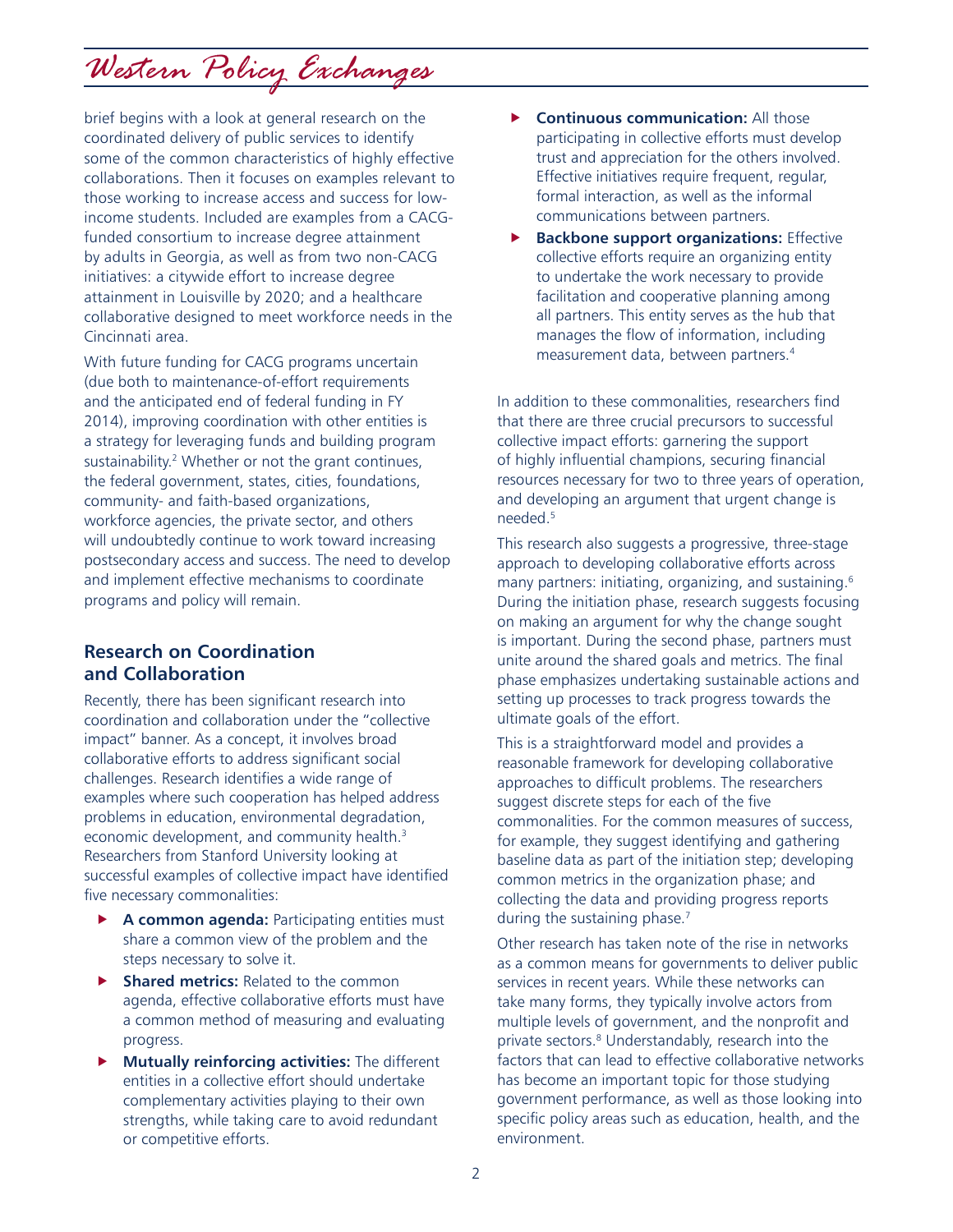One review of the academic literature on collaborative networks looked at 92 separate studies of the factors that help determine their effectiveness.<sup>9</sup> The findings echo some of the characteristics identified above. In particular, the literature shows the following factors are associated with positive outcomes for the target population:

- Having a central coordinating agency and stable, long-term leadership of the collaborative network.
- $\blacktriangleright$  Developing a steering committee.
- $\blacktriangleright$  Using common outcome measures.
- $\blacktriangleright$  Establishing trust and cooperation among partners.
- $\blacktriangleright$  Devoting time to joint planning activities involving staff of the multiple entities.
- $\blacktriangleright$  Having network partners interacting with the target population.<sup>10</sup>

Additionally, this research has examined the factors associated with networks' sustainability and capacity to reach goals, which are important considerations for those looking to establish collaborative arrangements. Those factors include:

- $\blacktriangleright$  Exhibiting strong leadership in establishing the network and its goals.
- $\blacktriangleright$  Providing suitable financial resources.
- $\blacktriangleright$  Devoting time to joint planning activities involving staff of the multiple entities.
- Using common outcome measures.
- $\blacktriangleright$  Incorporating diverse community partners.
- $\blacktriangleright$  Establishing trust and cooperation among partners.
- Providing technical assistance to network partners.11

The overlap between these lists and the research cited earlier suggests several important considerations for those working to establish collaborative efforts to increase access and success for low-income students. Clearly, state higher education agencies are well-positioned to take a strong coordinating and leadership role in developing these networks. This process can start by establishing the ultimate goals for the collaborative effort, backed by data showing its urgency.

The importance of using common metrics is also clear. While college-going and completion rates seem to be a logical starting point for this type of collaboration, ensuring that there is commonality in the definitions

and metrics is not necessarily easy. As a hypothetical example, consider the definition of a "low-income student." Partners focused on the K-12 level may use eligibility for free and reduced lunch, while those working in postsecondary environments may focus on eligibility for state need-based financial aid or federal Pell grants. College progress and completion is another deceptively difficult metric to define continuously. The traditional federal definition, used by the Integrated Postsecondary Education Data System (IPEDS), relies on full-time status, which leaves out those attending classes part-time. Given that a large proportion of lowincome students fall into the part-time category, this is a significant concern.

*Western Policy Exchanges*

## **Coordinating Whom?**

Turning more specifically to college access and success programs, a first step in developing a successful collaborative network is to identify the numerous potential partners for coordinating college access efforts. Partnerships can include a variety of local, state, and national entities from the public, nonprofit, and private sectors. Examples of potential partners are listed in Table 1.

Clearly, the different entities working to promote college access and success are numerous, diverse, and have wildly different mandates and interests. Attempting to immediately engage all those working on access and success in a coordinated effort would likely result in an unwieldy effort that is too complex to focus on the necessary activities to accomplish its goals. It is important to recognize that coordination and cooperation are not cost-free activities. Staff time to initiate and attend meetings is substantial; involving more organizations and agencies can slow program development and implementation; and differing missions and goals can lead to complications. But carefully developing relationships that reduce overlaps, leverage resources, fill unmet needs, and lead to improved services and outcomes for students can be done with thoughtful and strategic planning. This investment of effort at the outset can help save time and resources in the long run.

Research also suggests that the size of a network has an influence on its success and failure. The best guidance here, however, seems to approximate "Goldilocks and the Three Bears": the size of a network needs to be "just right" – big enough to take advantage of diverse partners and their resources and talents but not so big that it becomes unwieldy. Some researchers have found that effective networks cap their membership or establish strict criteria for participating to ensure a cohesive and effective operation.12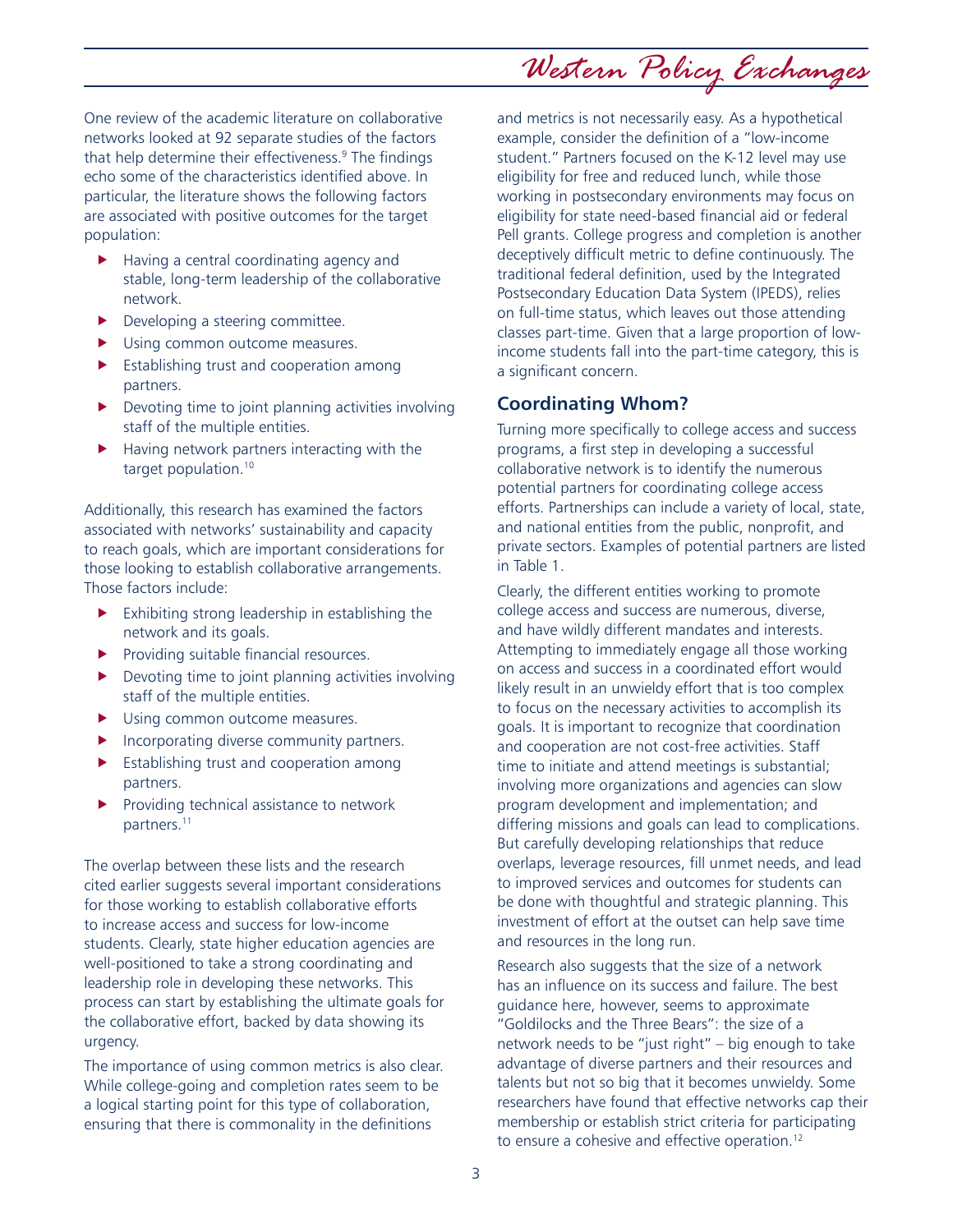#### **Table 1: Potential Collaborative Partners to Increase Low-income Access and Success**

#### **National/Multistate Level**

- $\blacktriangleright$  Federal agencies (Education, Labor, Health and Human Services departments)
- $\blacktriangleright$  National foundations
- $\blacktriangleright$  National access and success organizations
- $\blacktriangleright$  National employers and employer organizations/ associations
- $\blacktriangleright$  Student support service providers
- $\blacktriangleright$  Interstate organizations (regional higher education compacts, multistate partnerships)

#### **State Level**

- $\triangleright$  State agencies (K-12 education, labor, corrections, workforce, motor vehicles)
- $\blacktriangleright$  Systems of higher education
- $\blacktriangleright$  Governors and staff; state legislators and staff
- $\triangleright$  State P-16/20 councils
- $\triangleright$  Other federally-supported programs and statewide grants and initiatives (GEAR UP, TRIO, Complete College America)
- $\blacktriangleright$  State-focused foundations
- $\blacktriangleright$  Statewide employers

#### **Local Level**

- $\blacktriangleright$  School districts
- $\blacktriangleright$  Individual schools
- $\blacktriangleright$  Institutions of higher education
- $\blacktriangleright$  Mayors
- $\blacktriangleright$  Regional government councils
- $\blacktriangleright$  Local workforce investment boards
- $\blacktriangleright$  Community-based nonprofits
- $\blacktriangleright$  Local P-16/20 councils
- $\blacktriangleright$  Chambers of commerce
- $\blacktriangleright$  Employers
- $\blacktriangleright$  Local foundations

There are numerous examples of effective collaboration among those working to promote increased educational attainment. While many CACG programs have worked to develop effective partnerships that would serve as excellent examples, this brief also includes non-CACG programs to encourage project leaders to draw on examples from other education efforts. The following three examples – one directly related to CACG – help illustrate the characteristics of strong networks.

#### *Louisville, Kentucky: 55,000 Degrees*

In 2008 Jerry Abramson, then-mayor of Louisville, brought together a group of civic leaders, presidents of higher education institutions, K-12 superintendents, and business leaders to develop a path to dramatically improving educational outcomes in the area. These leaders developed the Greater Louisville Education Commitment, which they signed in 2010.13 The commitment has five key objectives:

- $\blacktriangleright$  Create and support a college-going culture.
- $\blacktriangleright$  Use the business community's unique points of leverage to accelerate attainment.
- $\blacktriangleright$  Prepare students for success in college, career, citizenship, and life.
- $\blacktriangleright$  Make postsecondary education accessible and affordable.
- $\blacktriangleright$  Increase educational persistence, performance, and progress.<sup>14</sup>

These leaders established a specific goal of increasing the number of working-age adults with postsecondary degrees by 55,000 by 2020. Achieving this goal would increase degree attainment in the Louisville metropolitan region from 33 percent to 50 percent. They established a public-private partnership (aptly named 55,000 Degrees) to spearhead the effort and are reporting progress towards the main goal, as well as data that measure the collaborative's efforts to accomplish the five key objectives. These intermediate metrics are an important piece that connects the broad, top-level goal with the activities and policy and practice changes that members of the collaborative are implementing to reach that goal.

Although the latest report from 55,000 Degrees shows that the effort is behind the pace necessary to reach this goal on a linear trajectory, collected data suggest that the effort is making progress. Overall degree production, including students in the traditional pipeline and adult students, has increased.15 This boost, however, has been offset by rising out-migration of residents with degrees, suggesting that the Louisville program will have to accelerate progress to meet its goals.16

Other data support the conclusion that 55,000 Degrees is making substantial progress on a number of intermediate indicators. Under the effort's first objective – creating and supporting a college-going culture – the initiative reports that Jefferson County's public high schools have increased the number of high school graduates by 18 percent and raised the number of graduates going on to postsecondary education by seven percent.<sup>17</sup> These data represent changes from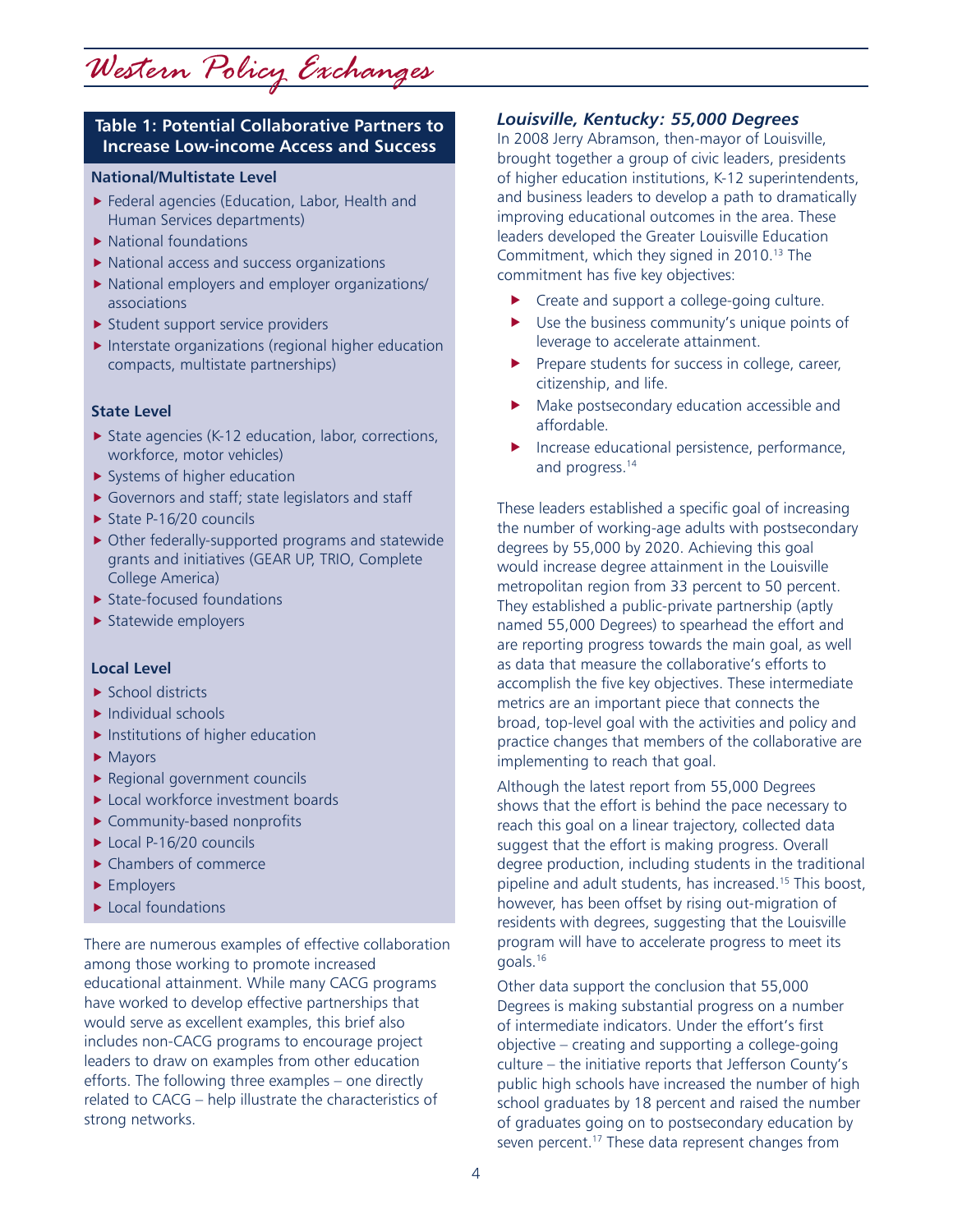*Western Policy Exchanges*

academic year 2007-08 through 2012-13, so the metrics are beginning to capture data from after the beginning of the collaborative effort as students who began high school in 2008 have now been tracked through four years of high school.

College preparedness has also increased among K-12 students, with one measure of students who are college- and career-ready (defined as meeting state standards for English, math, and reading) increasing 20 percentage points from 2009-10 to 2012-13 due in part to aggressive interventions.18 Additionally, the effort is targeting the nearly 100,000 Louisville residents with some college credit but no degree to provide pathways for them to return to postsecondary education and complete a credential. This part of the effort has engaged local businesses to encourage employees who fall into this category to return to college and finish. The data show also that the number of working-age adults enrolled in postsecondary education  $-$  a key metric for the effort  $-$  has increased 24 percent between 2007 and 2012.19

The effort has benefited from a strong collaborative structure that shares many of the same characteristics identified above:

- **F** Strong backbone organization: 55,000 Degrees coordinates the different components of the effort, helps share information, and provides data-driven reports on key metrics.
- **Fig. 3** Shared outcome measures: For each of the five objectives, there are common measures that partners can track and report.
- **Common agenda:** One strength of the effort is the relative simplicity of the overarching goal – producing 55,000 more working adults with a postsecondary degree. All of the signatories and project partners understand the goal and are motivated to work towards it.
- **Stable leadership:** Although the effort started under a previous administration, the current mayor, Greg Fischer, has continued to make it a priority. Establishing a separate public-private partnership organization has helped to ease the transition between administrations, but the current mayor's decision to make the effort a priority has helped its continued to growth.
- **Strong steering committee:** The board of 55,000 Degrees includes key representatives from the business community, presidents of higher education institutions, community foundations, and other key stakeholders who can provide effective guidance.

### *Georgia Adult Learning Consortium*

With a portion of the state's CACG funds, the University System of Georgia launched its Adult Learning Consortium in 2008. This consortium works toward one of the three central goals of the state's overall CACG program: to increase the number of low-income adults with some college credit but no degree who return to finish a credential.<sup>20</sup> The effort represents a collaboration between the state system of higher education and public higher education institutions. Participation in the consortium is voluntary and the 13 institutions that are members joined at different times.

The effort has funded a broad outreach campaign to encourage adults with prior postsecondary credit to return to complete degrees. The university system operates a website with information for returning adults that links to programs at state institutions that have agreed to adopt specified policies, such as acceptance of credit for prior learning. The system also provides professional development and networking opportunities for staff and faculty.

Based on interim measures, the effort is showing promise. Adult enrollments in the state have increased significantly since the program began. To discover the impact of the initiative, project leaders compared adult enrollments at member institutions with those at institutions that are not members. Institutions that are consortium members have seen increases of almost 5 percent in adult enrollment, compared to a 1 percent increase in enrollment for nonmembers.<sup>21</sup> Those institutions that have been members the longest have seen the largest increases in adult enrollment.

This effort also shows several of the characteristics of effective collaborative efforts identified above:

- **Strong backbone organization:** The University System of Georgia has led the effort from the outset, providing a strong backing organization while also acting as a partner to other participating institutions. Staff from a participating institution share leadership with system staff, creating a sense of dual ownership. The system leads the marketing campaign that undergirds the effort, maintains a statewide website, and organizes networking meetings of institutional staff and faculty.
- **Shared outcome measures:** The Adult Learner Consortium is focused on increasing adult degree attainment. The effort is measuring adult enrollments as an interim measure and will continue to track degrees granted in coming years.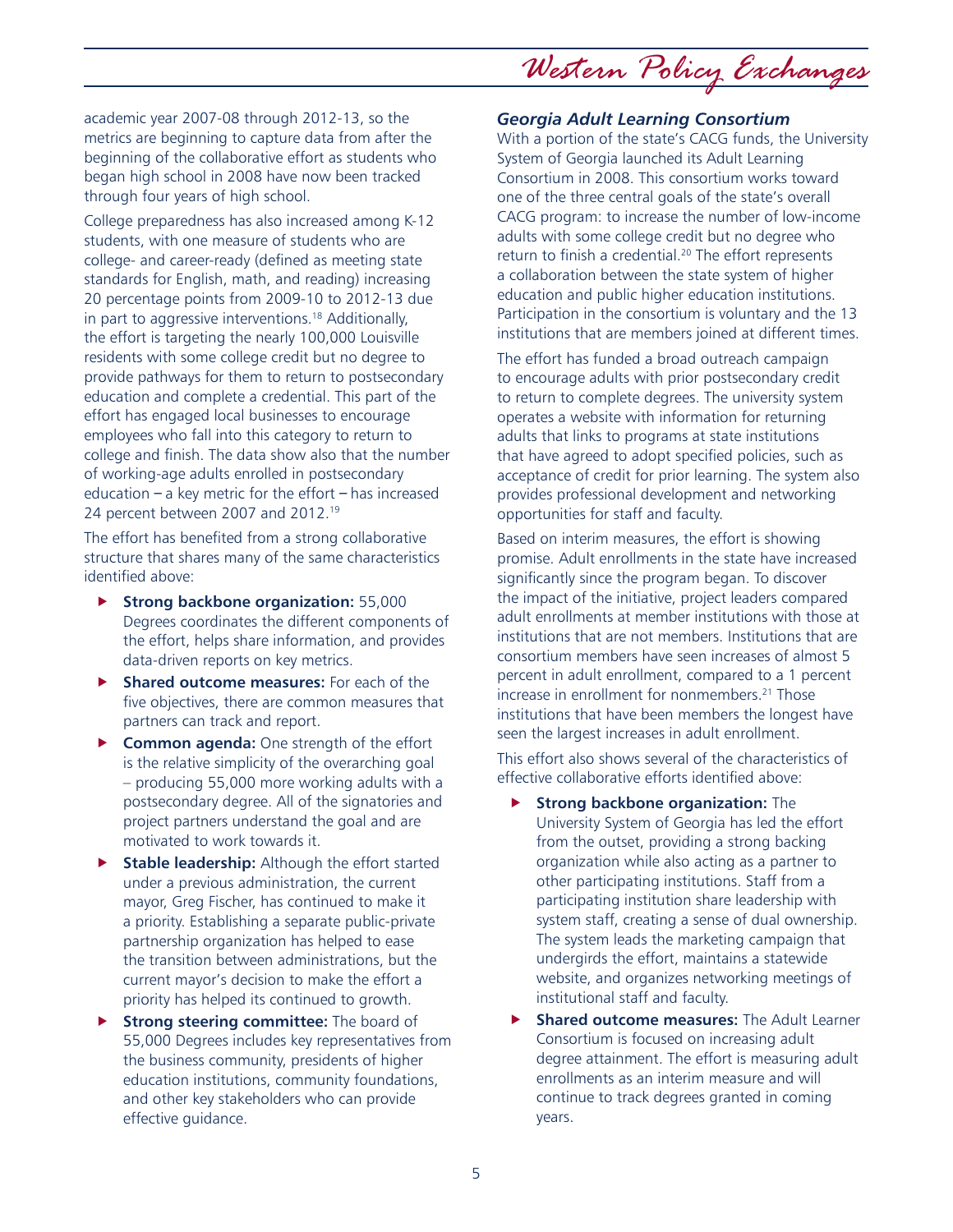# *Western Policy Exchanges*

- **F** Common agenda: The consortium has a general agenda focused on achieving the goal established as part of the broader state CACG program, but the institutions that are part of the collaborative effort are also united behind the common adult-friendly practices that are required for membership.
- **Fable leadership:** Although the longterm funding picture for the CACG program is uncertain, this effort has had strong and consistent joint leadership by the university system and key institutional staff, who comanage the consortium.
- **F** Continuous communication: The consortium organizes opportunities to bring together key individuals from the institutions working to serve adult learners in an annual meeting. This not only provides professional development opportunities but allows the individuals to develop strong relationships and networks that can ultimately benefit the students they serve.

#### *Cincinnati Health Careers Collaborative*

The Cincinnati Health Careers Collaborative officially began in 2005 with a relatively modest grant from KnowledgeWorks foundation. This start-up funding allowed the collaborative to develop an effective model for developing a strong pipeline of well-educated and trained health care workers.<sup>22</sup> The collaborative developed as a partnership between area medical care providers (particularly hospitals).

Through the collaborative, students can access a wide range of academic and career support services to help them persist to complete credentials. Data from the project show that participants have a credential completion rate of more than 80 percent, which is well above the national average for degree programs in the health field. $23$  In addition to academic and career support, employers provide significant tuition assistance to participants, which contributes to the high completion rate. Analyses show a positive return on investment for these expenditures, suggesting that there is a strong business imperative behind the tuition assistance.24 The main driver of the positive return on investment is in reduced recruiting costs, as employers can promote qualified employees from within as they complete more advanced credentials and degrees.25 Strong partnerships with institutions of higher education have helped make the program successful.

While this may initially seem to be an unusual example to include in a brief about CACG-related partnerships,

it shows how initial seed funding can grow into a longterm sustainable collaborative effort. This collaboration has continued to attract external grant funds but the majority of current funding comes from private-sector partners who recognize the benefits of supporting this collaborative. While external seed funding from foundations or, as in the case of CACG programs, the federal government is crucial to launching large-scale collaborative efforts, building a sustainable funding source by demonstrating value to potential partners is necessary for long term success.

In relation to the promising strategies for the development of effective collaborations, the Cincinnati effort shows several important characteristics:

- **F** Common measures: The collaborative tracks the number and type of postsecondary credentials completed and analyzes the return on investment for partner companies.
- **F** Common agenda: The collaborative has a twopart agenda – helping employers meet workforce needs and helping individuals earn valuable postsecondary credentials that translate into job stability and higher incomes.
- **Backbone organization:** The collaborative has developed its own internal structure, funded by grants and partner contributions. This helps organize the collaboration between employers and higher education institutions, as well as the support services for students.
- **Strong steering committee:** The employer partners participate on a policy committee that helps steer the collaborative and continue its growth and development.

In addition to these examples, there are several other developing partnerships funded through the CACG program. One example: The Texas Higher Education Coordinating Board, the City of San Antonio, and the local P-16 council have implemented the GradTX program to help low-income students access and succeed in postsecondary education. In addition, numerous states have used CACG funds to start or expand statewide college access networks. These efforts will hopefully bear fruit in the coming years.

### **Conclusion: Developing Effective Collaborative Education Efforts**

With federal funding for CACG programs set to expire in FY 2014 (with grants ending in August 2015), there is likely a limited window for projects to develop a lasting network to increase postsecondary access and success for low-income students. As many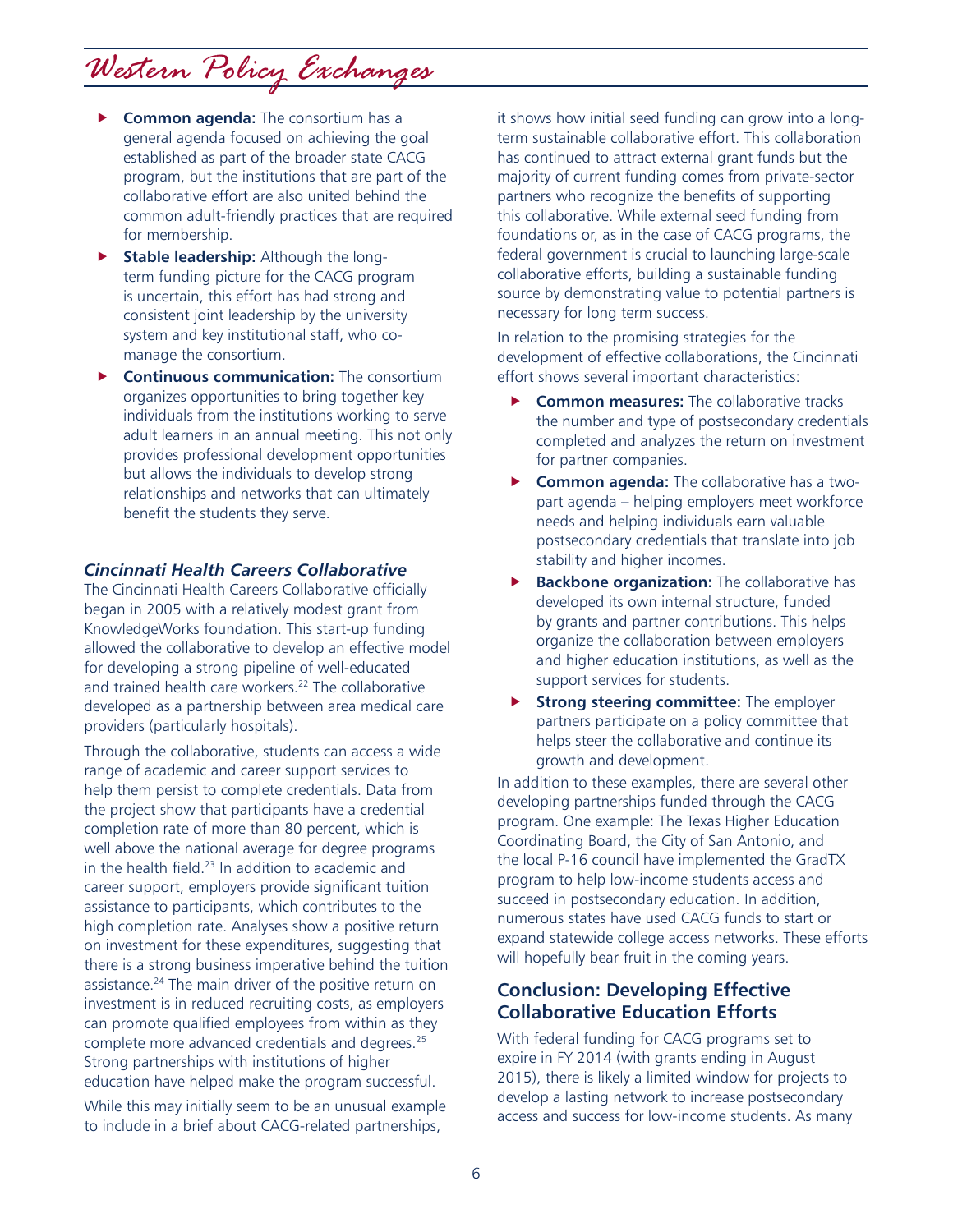*Western Policy Exchanges*

project leaders try to streamline activities and focus on sustaining what has proven to be effective, there is understandably limited appetite to embark on new paths. However, there are several compelling reasons to consider establishing a lasting network of collaborative partners.

As discussed in a previous edition of *Western Policy Exchanges*, building strong partnerships can be an effective strategy for sustaining project activities.<sup>26</sup> Identifying organizations and private-sector partners who have established goals for improving educational attainment can be a first step toward developing relationships where others sustain some of the activities initiated and developed by CACG programs.

Additionally, with CACG programs generally headquartered in stable state agencies with long track records of serving low-income students, it is possible to use the time remaining in the CACG program to fund the initiation of a collaborative effort, then use existing resources – particularly the strength of the agency as well as other organizational resources such as data collection and analysis – to support collaborative networks as a backbone organization. Demonstrating organizational strength and collaborative capacity can help attract sustainable funding from state legislators, community foundations, and even national partners. Further, most state agencies have strong data management capacities, so collecting baseline information, developing common metrics, and reporting on progress can be accomplished without significant commitment of new financial resources. The growth of state longitudinal data systems in the coming years could make this process even more productive.

With many diverse stakeholders around the country focused on increasing educational attainment, there are certainly opportunities to develop impactful collaborations relatively quickly. Using the remaining years of CACG funding to initiate this process could lead to long-lasting benefits for the low-income students the program aims to serve.

#### **Endnotes**

<sup>1</sup> The CACG section of the College Cost Reduction and Access Act of 2007 (U.S. Code Title 20 § 1141) reads: "A grantee receiving a grant payment under this section shall attempt to coordinate the activities carried out with the grant payment with any existing activities that are similar to such activities, and with any other entities that support the existing activities in the State."

2 The maintenance-of-effort provision, included in the Higher Education Opportunity Act of 2008, requires states to maintain funding for higher education at the same level as the average of the previous five academic years; numerous states have been unable to meet this requirement and no longer receive the grant. FY 2014 is the last year for which funds have been authorized and appropriated for the CACG program. This funding will be distributed to states for the grant cycle running from August 2014 through August 2015.

3 John Kania and Mark Kramer, "Collective Impact," *Stanford Social Innovation Review*, 56 (2011), accessed 15 August 2013 from <www.ssireview.org/articles/entry/collective\_impact>. 4 Ibid.

<sup>5</sup> Fay Hanleybrown, John Kania, and Mark Kramer, "Channeling Change: Making Collective Impact Work," *Stanford Social Innovation Review Blog*, 26 January 2012, accessed 15 August 2013 from <www.ssireview.org/blog/entry/channeling\_change\_ making\_collective\_impact\_work>.

6 Ibid.

7 Ibid.

<sup>8</sup> Graeme Currie, Suzana Grubnic, and Ron Hodges, "Leadership in Public Services Networks: Antecedents, Process and Outcome, *Public Administration* 89 (2011), 243; Carolyn Hill and Laurence Lynn, "Producing Human Services: Why Do Agencies Collaborate?" *Public Management Review* 5 (2003), 65.

9 Alex Turrini, Daniela Cristofoli, Francesca Frosini, and Greta Nasi, "Networking Literature about Determinants of Network Effectiveness," *Public Administration* 88(2010): 535-539.

 $11$  Ibid.

12 Mary Brown, Laurence O'Toole, and Jeffrey Brudney, "Implementing Information Technology in Government: An Empirical Assessment of the Role of Local Partnerships," *Journal of Public Administration Research and Theory* 8 (1998), 522; Alex Turrini et al., "Networking Literature," 542; Bryan Weiner, Jeffrey Alexander, and Howard Zuckerman, "Strategies for Effective Management Participation in Community Health Partnerships," Health Care Management Review 25 (2000).

13 "About 55K," 55,000 Degrees, accessed 15 August 2013 from <55000degrees.org/about-55k>.

15 "2013 Progress Report," 55,000 Degrees, accessed 18 December 2013 from <55000degrees.org/wp-content/ uploads/2013/11/55K-PROGRESS-REPORT-2013-compressed. pdf>.

19 Ibid; 55,000 Degrees Data Warehouse, accessed 10 January 2013 from <dashboard.55000degrees.org/adult-undergraduateenrollment.html>.

 $10$  Ibid.

 $14$  Ibid.

<sup>16</sup> Ibid.

<sup>17</sup> Ibid.

<sup>18</sup> Ibid.